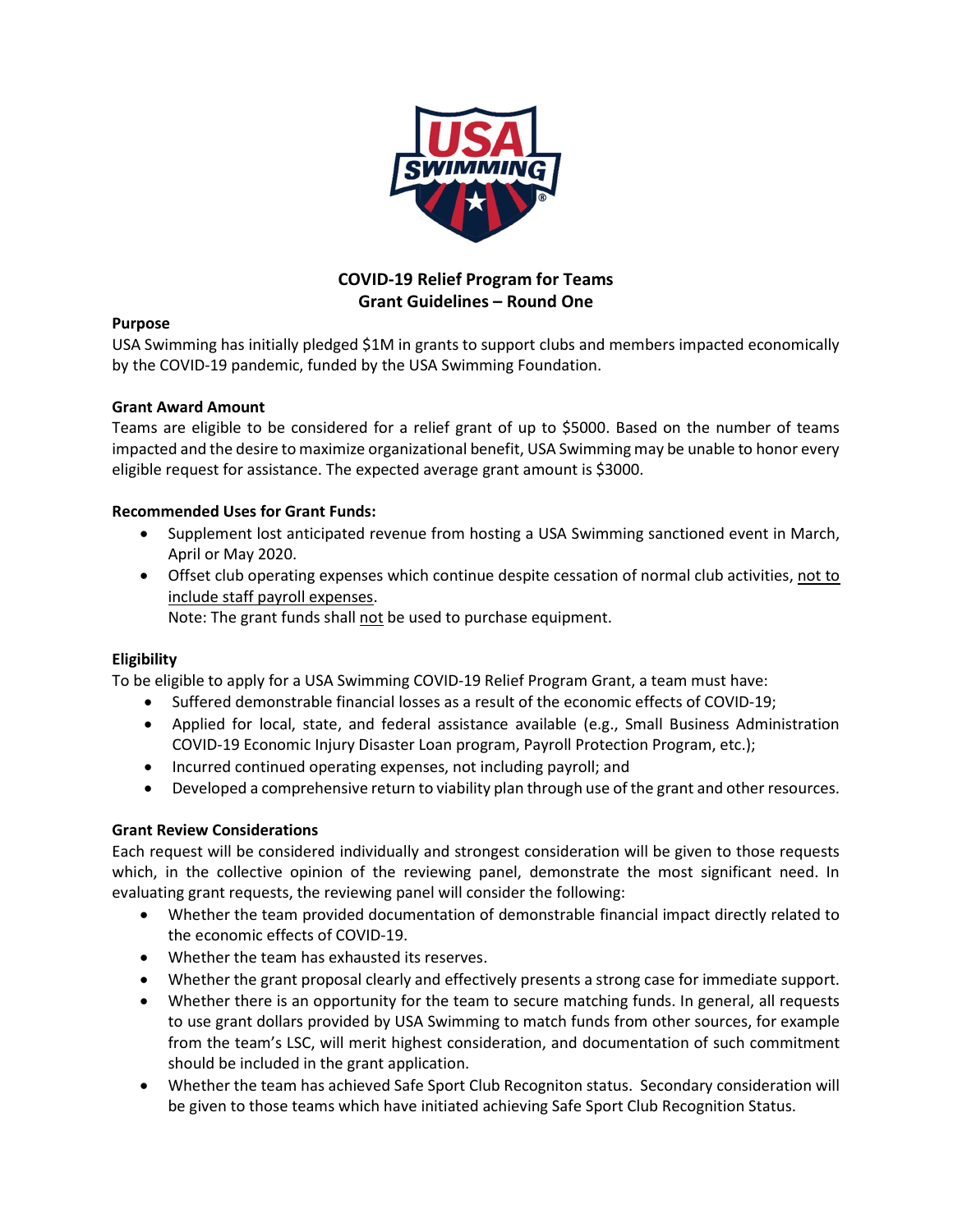## Additional Information

• Prior to USA Swimming disbursing any grant funds, the team will be required to sign a letter of agreement acknowledging that the funds awarded will be utilized for the specific purpose(s) stated in the letter of agreement. Per IRS regulations, USA Swimming must also have a current W-9 form on file for any team receiving funds.

#### Timeline

- Applications must be received by May 8, 2020.
- Grant award determinations will be completed by USA Swimming by May 22, 2020.
- Grant awards are expected to be distributed by May 29, 2020.